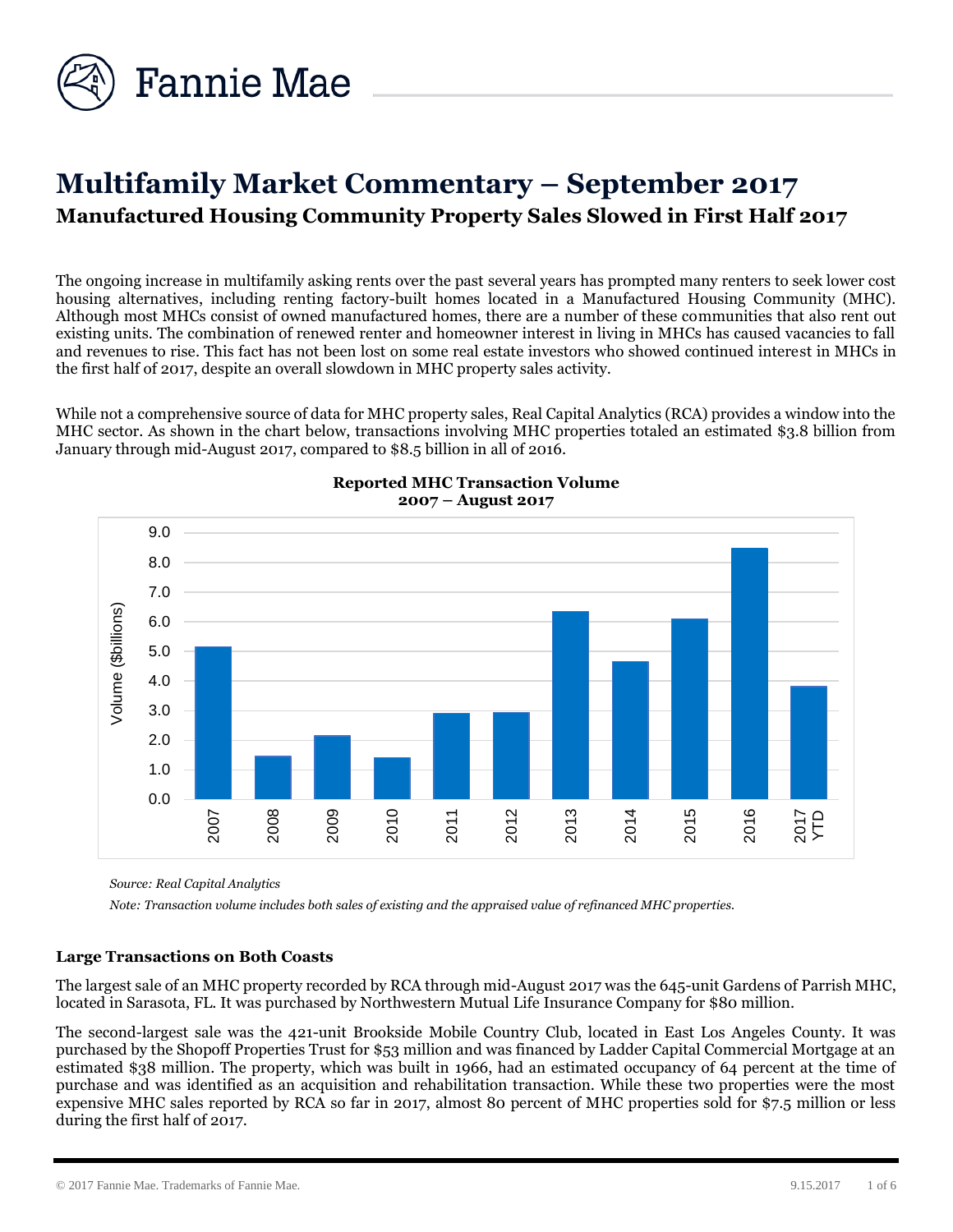

#### **MHC Investing Goes Beyond REITs**

While publicly-listed Real Estate Investment Trusts (REITs) remained active in the MHC sector during 2017, private entities had the highest share of investment in MHCs through mid-August 2017, as seen in the adjacent chart. Private investors, which include privatelyowned companies and real estate developers, represented 69 percent of MHC purchase volume through mid-August 2017, followed by public REITs at 16 percent. Institutional investors, which can include insurance companies, equity funds, and sovereign wealth funds, came in third with estimated 14 percent of purchase volume.



**Buyer Composition** 

**2013 – August 2017**

# **Global Investors Also Interested**

While Sun Communities remained the top investor over the past 24 months, investing almost \$1.8 billion in 117 MHC properties, non-U.S. buyers also remained interested in the sector. For example, the Government of Singapore Investment Corporation (GIC), which is the sovereign wealth fund of Singapore, invested almost \$1.5 billion to gain a majority interest on 178 MHC properties. The opportunity was created when Yes! Communities, one of the largest owners and operators of MHC properties, sold a nearly 71 percent equity interest in its combined businesses to institutional investors, including affiliates of GIC.

#### **Top 10 MHC Buyers (Past 24 Months)**

| <b>Buyer</b>                                       | <b>Investor Group</b> | Type of Investor      | Location       | <b>Acquisition</b><br>(S M) |
|----------------------------------------------------|-----------------------|-----------------------|----------------|-----------------------------|
| 1 Sun Communities Inc.                             | Listed/REIT           | <b>Public REIT</b>    | Southfield, MI | \$1,800                     |
| Government of Singapore<br>2 Investment Fund (GIC) | Institutional         | Sovereign Wealth Fund | Singapore, SGP | 1,500                       |
| 3 Carlyle Group                                    | Institutional         | <b>Equity Fund</b>    | Washington, DC | 240                         |
| 4 RHP Properties                                   | Private               | Developer/Owner       | Oakland, MI    | 190                         |
| 5 Equity Lifestyle Props                           | Listed/REIT           | <b>Public REIT</b>    | Chicago, IL    | 150                         |
| 6 Meritus Communities                              | Private               | Developer/Owner       | Oakland, MI    | 140                         |
| 7 Investment Property Group                        | Private               | Developer/Owner       | Irvine, CA     | 120                         |
| 8 Hometown AM                                      | Private               | Developer/Owner       | Chicago, IL    | 100                         |
| 9 Tricon Capital Group                             | Institutional         | <b>Equity Fund</b>    | Toronto, ON    | 90                          |
| 10 Cobblestone Real Estate                         | Private               | Developer/Owner       | Oak Brook, IL  | 90                          |
| Source: Real Capital Analytics                     |                       |                       |                |                             |

*Source: Real Capital Analytics*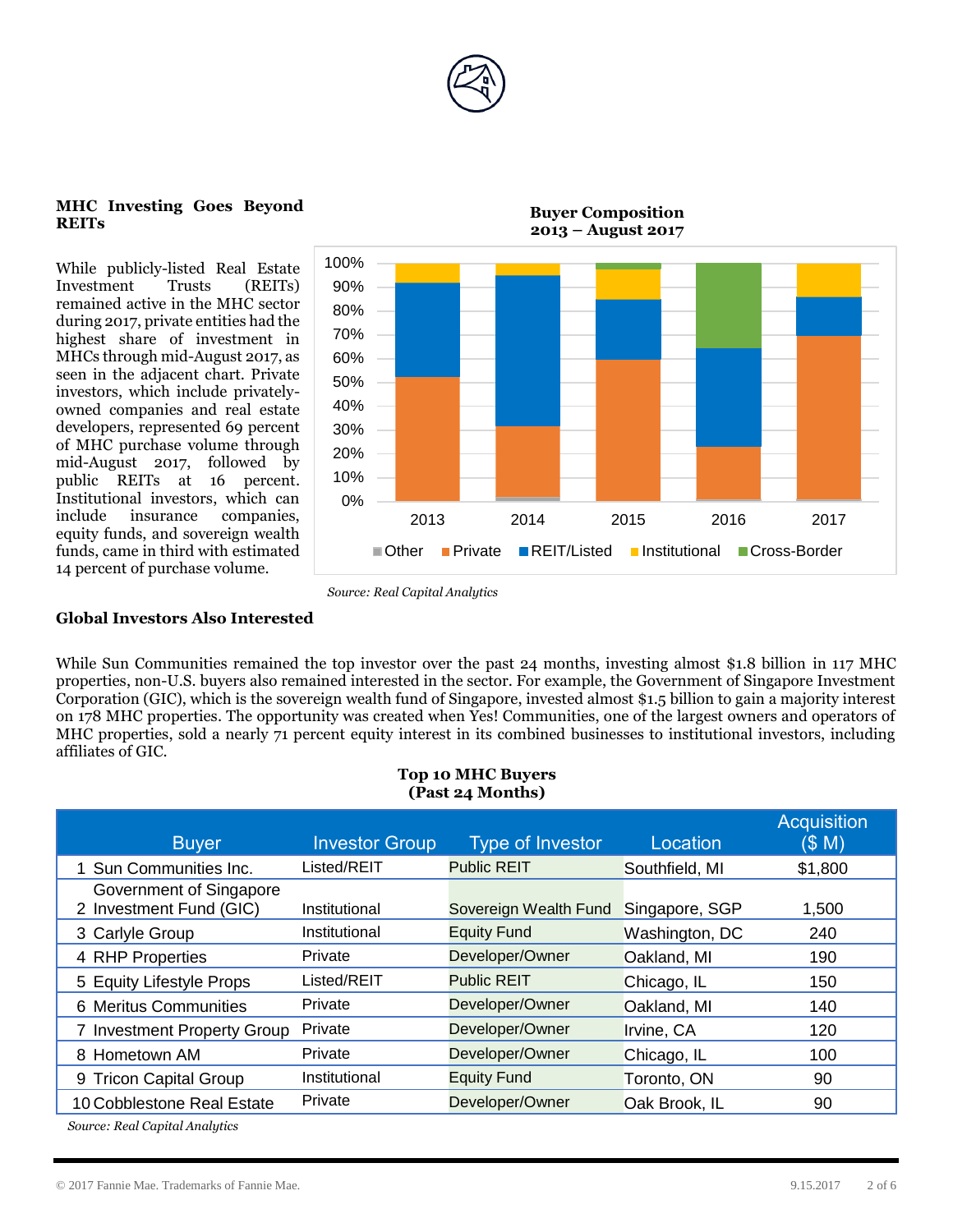

#### **MHC Cap Rates Compress**

With ongoing interest from a wide variety of investors, capitalization rates for institutional quality MHCs have declined significantly from the 7.5 percent national average cap rate recorded in 2009. As shown in the chart below, as of second quarter 2017, cap rates appear to have compressed further to a national average of 6.2 percent, compared to 6.3 percent as of the end of 2016. Nevertheless, the average MHC cap rate remains well above the national multifamily average cap rate of 5.7 percent as of mid-2017.





# **Increasing Occupancies**

It is easy to see why investors remain interested in MHCs, as property performance across the country continues to do well thanks to rising occupancy levels, for both owned and rented units.

As shown in the table below, occupancy for most U.S. regions for non-age restricted communities rose year-over-year as of mid-2017. The Southwest region had the largest increase at 2.2 percent, bringing its occupancy rate to 92 percent. The Pacific region, which includes California, had the tightest occupancy rate at 98 percent.

Even the Midwest region, which at 83 percent had the lowest occupancy rate of all the regions, showed improvement with a 1.9 percent increase as of June 2017. According to information from JLT Market Reports by Datacomp, occupancy in the Midwest region remains subdued because of a variety of factors, including the proximity of many of the region's MHC properties to former manufacturing towns with still-recovering economies, as well as the lack of chattel financing availability in some areas.

|  | Statistics for Select All-Ages MHC – Trailing 12-Month Period |  |  |
|--|---------------------------------------------------------------|--|--|
|  |                                                               |  |  |

|                         | <b>Number</b><br>Of | <b>Number</b><br><b>Of</b> |        | Current<br>*Occupancy | <b>Previous</b><br>*Occupancy |               | <b>Percent</b> |       | <b>Average Rent</b>                                        |       | ** Adjusted Rent | Percent |
|-------------------------|---------------------|----------------------------|--------|-----------------------|-------------------------------|---------------|----------------|-------|------------------------------------------------------------|-------|------------------|---------|
| Report                  | <b>Communities</b>  | <b>Sites</b>               | #      | $\frac{9}{6}$         | #                             | $\frac{9}{6}$ |                |       | <b>Increase Current Previous Current Previous Increase</b> |       |                  |         |
| <b>All Ages</b>         |                     |                            |        |                       |                               |               |                |       |                                                            |       |                  |         |
| <b>Midwest Region</b>   | 869                 | 233,001 191.976            |        | 83%                   | 188,478                       | 81%           | 1.9%           | \$415 | \$405                                                      | \$387 | \$377            | 2.7%    |
| <b>Northeast Region</b> | 420                 | 83,411                     | 77,521 | 93%                   | 77,566                        | 93%           | $-0.1%$        | \$506 | \$495                                                      | \$449 | \$439            | 2.3%    |
| <b>Pacific Region</b>   | 284                 | 54,848                     | 53,316 | 98%                   | 53.051                        | 97%           | 0.5%           | \$788 | \$769                                                      | \$764 | \$746            | 2.5%    |
| South Region            | 366                 | 86,362                     | 78,151 | 91%                   | 76,753                        | 89%           | 1.8%           | \$479 | \$463                                                      | \$454 | \$439            | 3.4%    |
| Southwest Region        | 267                 | 64,050                     | 60,157 | 93%                   | 58,885                        | 92%           | 2.2%           | \$421 | \$407                                                      | \$412 | \$397            | 3.7%    |
| <b>West Region</b>      | 155                 | 40,553                     | 38,442 | 95%                   | 37,780                        | 93%           | 1.8%           | \$577 | \$553                                                      | \$557 | \$534            | 4.3%    |
| <b>Total All Ages</b>   | 2,361               | 562,225 499.563            |        | 89%                   | 492.513                       | 88%           | 1.4%           | \$487 | \$474                                                      | \$458 | \$445            | 2.9%    |

*Source: Datacomp/JLT, as of June 30, 2017; rents are for sites*

*\* Based on rent-paying resident occupied home sites. \*\* Adjusted for services in rent*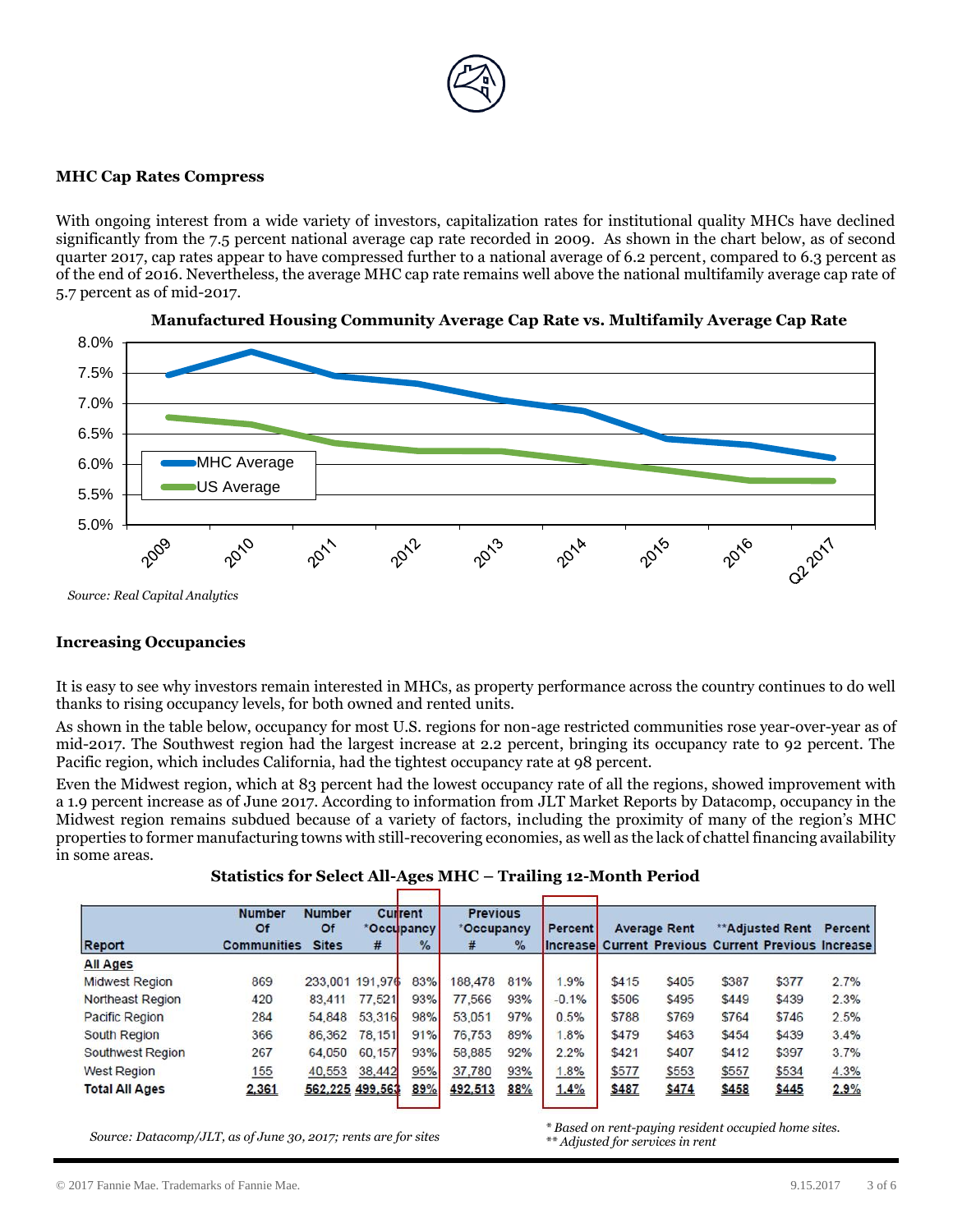

# **Low Vacancies for Age-Restricted MHC Properties**

Some MHCs are designated specifically for residents aged 55 and older. Occupancy for amenity-rich institutional investment type MHCs is even higher for 55+ communities than it is for non-age-restricted communities. As shown in the table below, occupancy in the Midwest region for age-restricted communities is 89 percent as of mid-year 2017, which is 6 percent higher than in the region's non-age-restricted communities. Occupancies in the South, Northeast, and Pacific regions all increased year-over-year as of mid-2017, with all three regions having a minimum occupancy rate of 95 percent or higher. **Statistics for Select Age 55+ MHC – Trailing 12-Month Period**

|                         | <b>Number</b><br>Of | <b>Number</b><br>Of | Current<br>*Occupancy |      | <b>Previous</b><br>*Occupancy |               | Percent  |       | <b>Average Rent</b> |       | **Adjusted Rent                                   | Percent |
|-------------------------|---------------------|---------------------|-----------------------|------|-------------------------------|---------------|----------|-------|---------------------|-------|---------------------------------------------------|---------|
| <b>Report</b>           | <b>Communities</b>  | <b>Sites</b>        | #                     | $\%$ | #                             | $\frac{9}{6}$ | Increase |       |                     |       | <b>Current Previous Current Previous Increase</b> |         |
| $55+$                   |                     |                     |                       |      |                               |               |          |       |                     |       |                                                   |         |
| <b>Midwest Region</b>   | 61                  | 13.337              | 11,813                | 89%  | 11.744                        | 88%           | 0.6%     | \$455 | \$444               | \$423 | \$412                                             | 2.7%    |
| <b>Northeast Region</b> | 88                  | 16,787              | 16,131                | 96%  | 15,945                        | 95%           | 1.2%     | \$515 | \$505               | \$468 | \$458                                             | 2.2%    |
| <b>Pacific Region</b>   | 219                 | 43,680              | 42,718                | 98%  | 42,449                        | 97%           | 0.6%     | \$681 | \$665               | \$656 | \$640                                             | 2.6%    |
| <b>South Region</b>     | 534                 | 153,338             | 144,882               | 95%  | 143,246                       | 93%           | 1.1%     | \$534 | \$516               | \$496 | \$479                                             | 3.5%    |
| Southwest Region        | 119                 | 33,329              | 31,559                | 94%  | 31,236                        | 94%           | 1.0%     | \$513 | \$498               | \$495 | \$480                                             | 3.1%    |
| <b>West Region</b>      | 40                  | 9,996               | 9,036                 | 90%  | 8,895                         | 89%           | 1.6%     | \$591 | \$578               | \$563 | \$552                                             | 2.0%    |
| Total 55+               | 1,061               | 270,467 256,139     |                       | 95%  | 253,515                       | 93%           | 1.0%     | \$552 | \$536               | \$519 | \$503                                             | 3.1%    |

*Source: Datacomp/JLT, as of June 30, 2017; rents are for sites \* Based on rent-paying resident occupied home sites. \*\* Adjusted for services in rent*

#### **Few New MHC Properties Being Built**

MHC properties are aging, with 68 percent of the stock having been built prior to 1980. In fact, currently only eight new MHC properties are estimated to be under construction or expansion, as illustrated in the map and table below.

One new interesting MHC development under construction is Emerald Village, located in Eugene, Oregon. This MHC is slated to consist of 22 units ranging in size from 150-250 square feet, according to data from real estate research firm CoStar Group, Inc., and is meant to serve as transitional housing for homeless individuals.

#### **MHC Under Construction—June 30, 2017**



*Source: CoStar Group, Inc. Map excludes one MHC under construction in Valdez Alaska*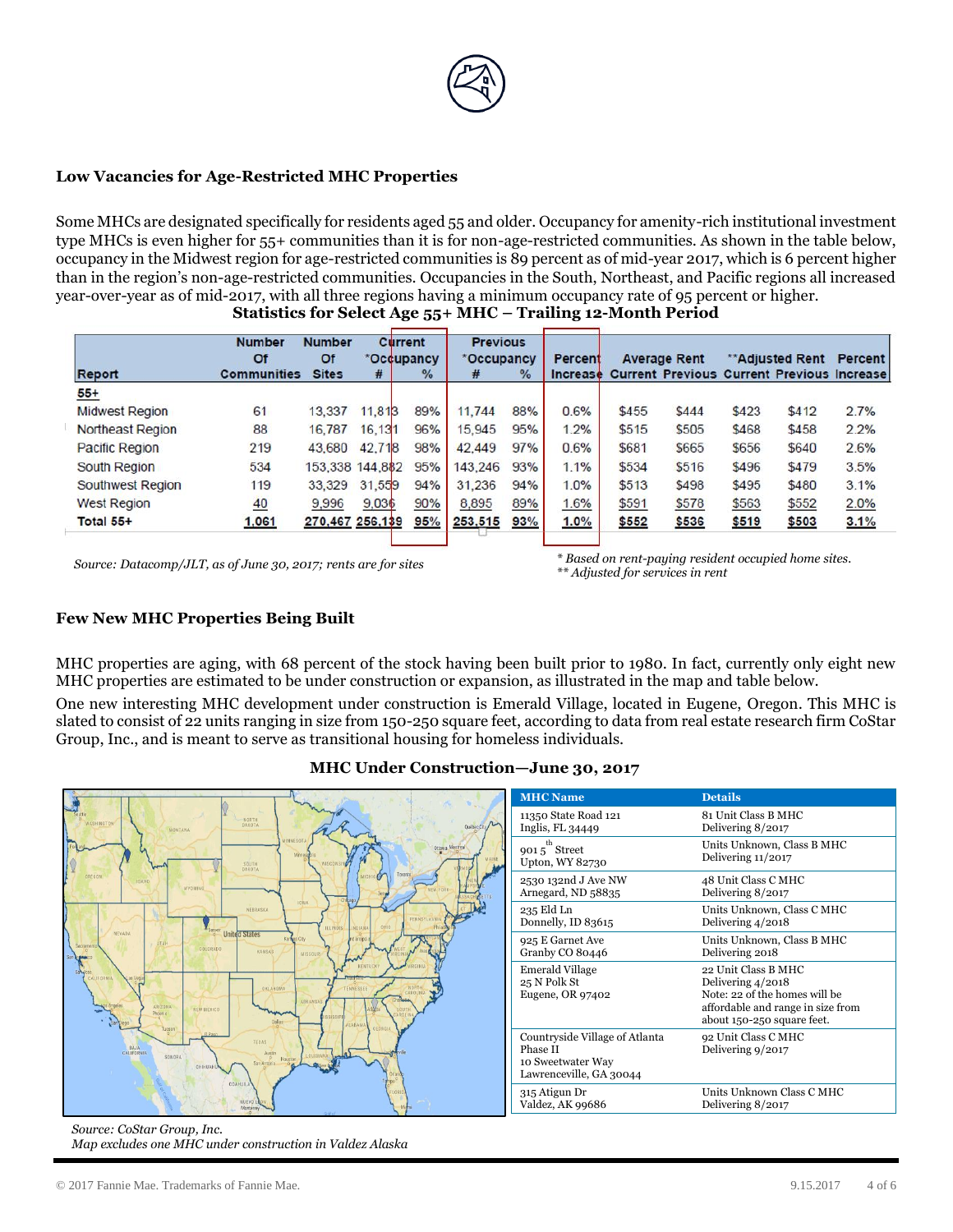

# **Lowest Asking Rent Markets:**

| <b>Market</b>               | <b>Existing Unit Average</b><br>Rent | <b>Market</b>        | <b>New Unit Average Rent</b> |
|-----------------------------|--------------------------------------|----------------------|------------------------------|
| Fort Wayne IN               | \$292                                | Cleveland-Akron OH   | \$571                        |
| Toledo OH                   | \$400                                | Youngstown-Warren OH | \$619                        |
| Bakersfield CA              | \$495                                | Fort Wayne IN        | \$656                        |
| Saginaw-Bay City-Midland MI | \$591                                | Pittsburgh PA        | \$700                        |
| Springfield IL              | \$597                                | Elmira NY            | \$708                        |
| Denver-Boulder-Greeley CO   | \$601                                | St. Louis MO         | \$726                        |

Source: Datacomp/JLT based on rentals listed for select metros with at least 5 listings as of March 31, 2017.

# **MHC Rents Tend to Be Affordable**

Despite the lack of new supply, rentals in MHC properties tend to be quite affordable, as shown in the two tables above. According to recent data from Datacomp, Fort Wayne, IN showed the lowest listed average rent for a pre-owned manufactured home, at just \$292 per month. Rent for a new factory-built manufactured home in the metro was higher at \$656 per month but still below CoStar's estimated metro average multifamily asking rent of \$696. Nationwide, MHC rents remain at about half of multifamily rents, making them a more affordable option for a number of renters.



# **Median Manufactured Housing Rents vs Multifamily Rents**

*Source: Reis, Inc. for asking rents. Fannie Mae tabulations of the 2015 American Community Survey Data for MHC rents. Note: Based on gross rents and includes utilities; rents based on all manufactured housing rentals including those outside of manufactured housing communities.* 

# **The Future for MHCs Appears Stable**

While sales transactions involving MHC properties slowed during the first half of 2017, they are expected to rebound. According to Datacomp/JLT, there are only about 38,000 existing MHC properties, of which only a few communities are expanding, and nearly no new communities are being built. In addition, almost 70 percent of MHCs were built prior to almost 40 years ago. Meanwhile, there is no shortage of demand for affordable rental units from a wide variety of renters, whether they are retirees living on fixed incomes or other lower income households. As a result, the combination of rental demand, low interest rates, and dearth of new supply, MHC properties are expected to continue drawing interest from real estate investors over the next few years.